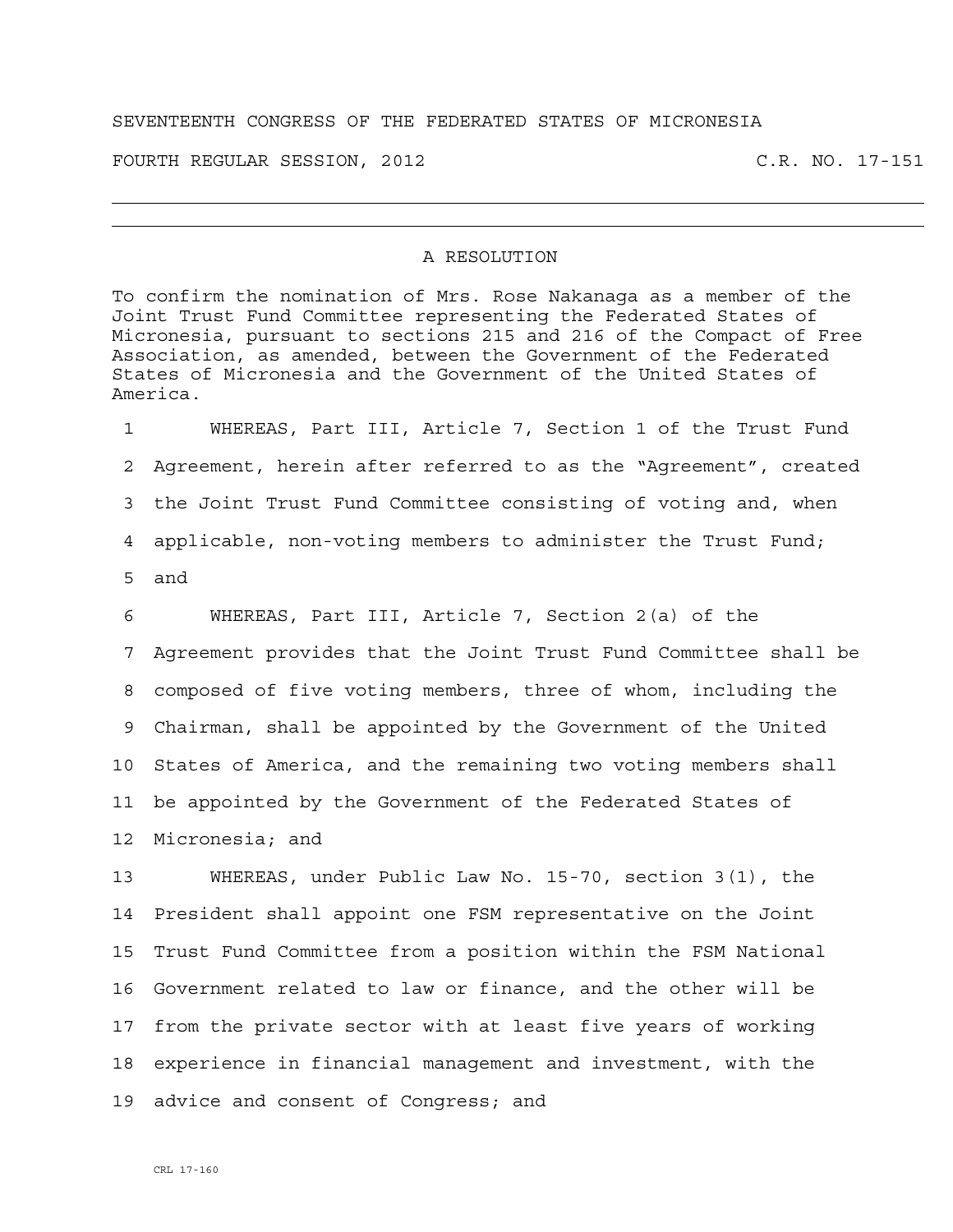C.R. NO. 17-151

1 WHEREAS, during the Third Regular Session of the 2 Seventeenth Congress, the President of the Federated States of 3 Micronesia submitted the nomination of Mrs. Rose Nakanaga to be 4 the representative of the Federated States of Micronesia as a 5 member of the Joint Trust Fund Committee from within the FSM 6 National Government; and

7 WHEREAS, the resolution approving that nomination had not 8 been adopted and, pursuant to 2 F.S.M.C. §207, the nomination 9 may not be resubmitted by the President during the Seventeenth 10 Congress without authorization from Congress; and

11 WHEREAS, pursuant to Congressional Resolution No. 17-143, 12 the President of the Federated States of Micronesia is 13 authorized to resubmit the nomination of Mrs. Rose Nakanaga to 14 be a member on the Joint Trust Fund Committee from within the 15 FSM National Government; and

16 WHEREAS, the President of the Federated States of 17 Micronesia has resubmitted the nomination of Mrs. Rose Nakanaga 18 based on her vast experience related to finance and investment, 19 as well as her other outstanding credentials; and

20 WHEREAS, confirmation of the nomination of Mrs. Nakanaga 21 to be a representative of the Federated States of Micronesia on 22 the Joint Trust Fund Committee will be in the best interest of 23 the Nation; now, therefore,

24 BE IT RESOLVED by the Seventeenth Congress of the 25 Federated States of Micronesia, Fourth Regular Session, 2012,

2 of 3